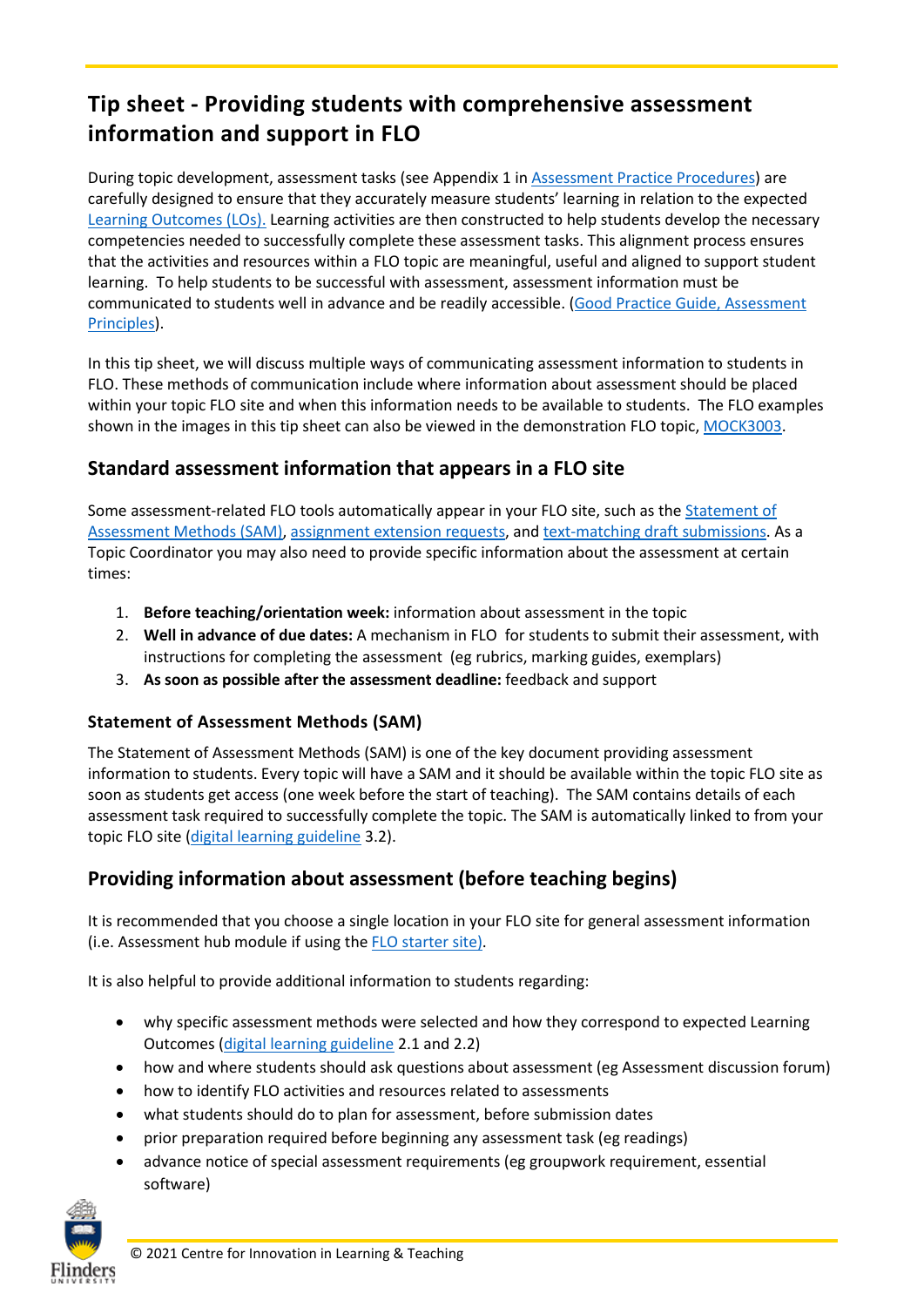- student choices in assessments and how they can make these choices in FLO (eg. project/theme FLO sign-up sheets, group work)
- how to find the existing links to the University assessment resources, including policy and guidance for students and staff about extensions, [resubmission policy](https://students.flinders.edu.au/my-course/exams-assess-results/resubmission) and [Assessment Variation Procedures](https://students.flinders.edu.au/my-course/exams-assess-results/resubmission)
- where students can get additional assessment support from University-wide services
- how assessed learning activities in FLO relate to the expected learning outcomes
- use of assessment instructions, rubrics and marking guide (Tip sheet Rubrics and marking guides [in FLO\)](https://staff.flinders.edu.au/content/dam/staff/learning-teaching/guides/rubrics-marking-guides-flo.pdf)

| We want you to do well! In this topic, assessment is for learning. This includes asking good questions, learning from what did not go well, learning from each other, and bringing your prior learning with you. |                                                                                                                                                                                                                                |
|------------------------------------------------------------------------------------------------------------------------------------------------------------------------------------------------------------------|--------------------------------------------------------------------------------------------------------------------------------------------------------------------------------------------------------------------------------|
| the last. Feedback from one assessment is intended to support you to prepare the subsequent one.                                                                                                                 | The assessments in this topic are designed to support practical outcomes in the classroom, and to work alongside your practicum. Each assessment is important in supporting you to achieve the learning outcomes, but each ass |
| General information                                                                                                                                                                                              |                                                                                                                                                                                                                                |
| <b>Statement of Assessment Methods (SAM)</b><br>इने                                                                                                                                                              |                                                                                                                                                                                                                                |
| Details of the assessments for this topic, including due dates and key conditions.                                                                                                                               |                                                                                                                                                                                                                                |
| $\circ$<br><b>Extension requests</b>                                                                                                                                                                             |                                                                                                                                                                                                                                |
| denied.                                                                                                                                                                                                          | Extension requests should be made using this form. You will need to attach any required supporting documents as requested on the form. After submitting your request it will be reviewed by the Topic Coordinator and either a |
| Assessment discussion forum<br>1 unread post                                                                                                                                                                     |                                                                                                                                                                                                                                |
| This forum is dedicated to understanding the topic assessments.                                                                                                                                                  |                                                                                                                                                                                                                                |
| Text matching                                                                                                                                                                                                    |                                                                                                                                                                                                                                |
| Text-matching - submit DRAFTS here                                                                                                                                                                               |                                                                                                                                                                                                                                |
| You can submit draft assignments for the purpose of revision and in preparation for final submission.                                                                                                            |                                                                                                                                                                                                                                |
| <b>Help and Support</b><br>. For specific assistance interpreting your report, refer to text-matching support                                                                                                    |                                                                                                                                                                                                                                |
| . For general information about Academic Integrity, refer to Academic Integrity for students                                                                                                                     |                                                                                                                                                                                                                                |



### **Providing instructions for completing an assessment (prior to submission)**

Instructions and supporting information that assists students to work on each assessment should be provided **well in advance of final due dates**.

This instructional information specific to each assessment is best placed within the FLO tool used for the assessment. eg[. assignment tool,](https://flo.flinders.edu.au/mod/glossary/showentry.php?courseid=151&eid=52601&displayformat=dictionary) [blog,](https://flo.flinders.edu.au/mod/glossary/showentry.php?courseid=151&eid=55773&displayformat=dictionary) [forum,](https://flo.flinders.edu.au/mod/glossary/showentry.php?courseid=151&eid=87158&displayformat=dictionary) [quiz,](https://flo.flinders.edu.au/mod/glossary/showentry.php?courseid=151&eid=52088&displayformat=dictionary) [Mahara ePortfolio,](https://flo.flinders.edu.au/mod/glossary/showentry.php?courseid=151&eid=87159&displayformat=dictionary) [Wiki.](https://flo.flinders.edu.au/mod/glossary/showentry.php?courseid=151&eid=96505&displayformat=dictionary)

Information that students require (though these may differ depending on the assessment task) is:

- a summary of the assessment and key information such as word count or format
- introductory text or a video explaining the assessment
- examples of assessments (eg step by step instructions, exemplars and examples)
- practice assessments (eg using software)
- specific instructions for assessment activities (eg quiz time limits, multiple tries, the ability to flag questions and move on, negative marking, practice quizzes etc.)
- guidance on information and digital literacy needed for the task
- a copy of the rubric (eg PDF or Word) that will be used for marking
- explanation of the assessment rubric and marking criteria
- due dates in FLO that match the SAM

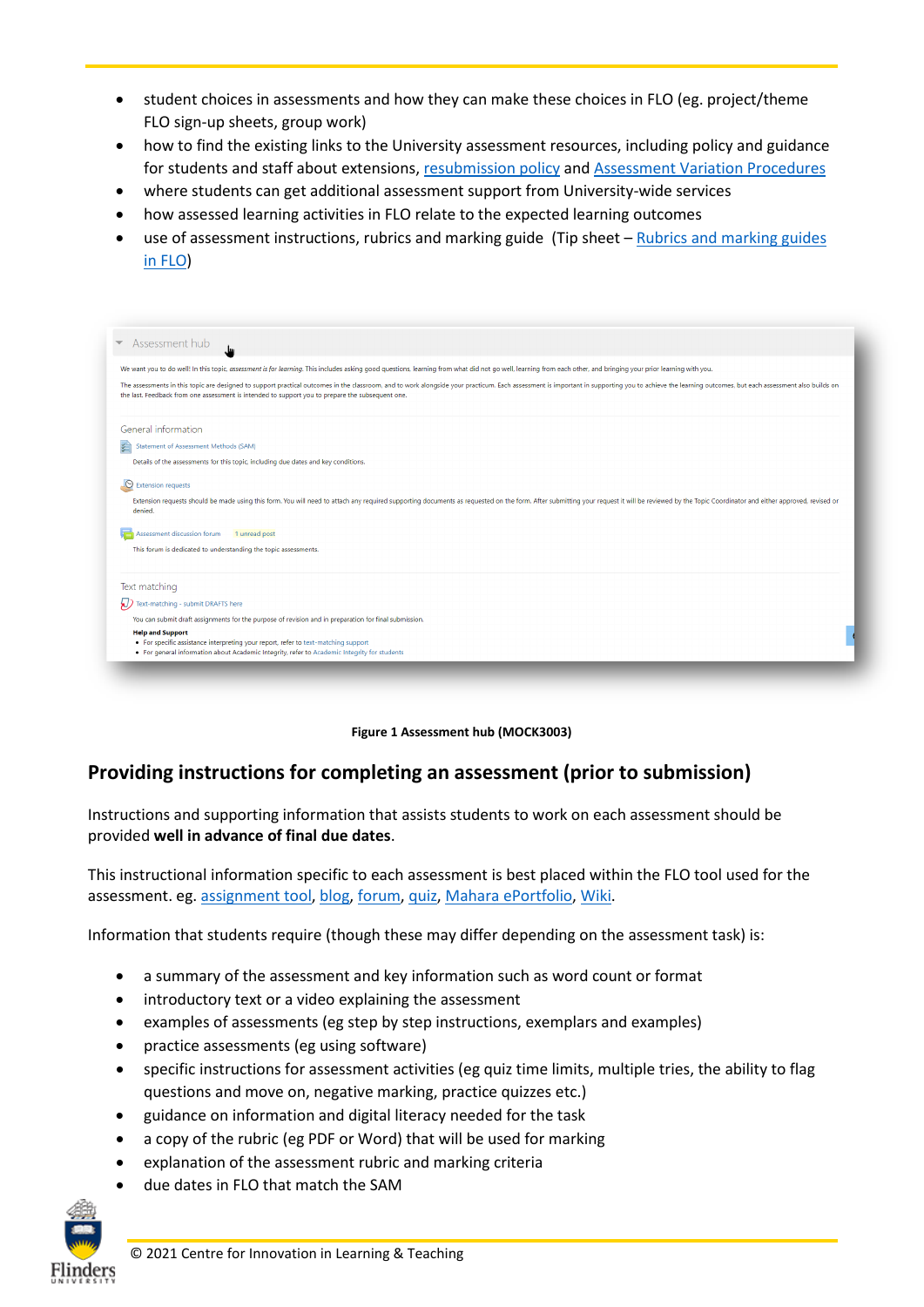• announcements as to when marking is taking place and when feedback and grades for assessment will be available.



**Figure 2 Instructions and rubrics within an assignment activity (MOCK3003)**

#### **Support and feedback for assessments (after assessment submission)**

During and after marking an[d feedback,](https://staff.flinders.edu.au/learning-teaching/good-practice-guides/gpg-feedback) students may need further explanation about assessment. Ways to support this:

- direct students to Gradebook for feedback/results
- refer to University [Assessment Policy](https://www.flinders.edu.au/content/dam/documents/staff/policies/academic-students/assessment-policy.pdf) and ensuring students are aware of the Student Academic [Integrity](https://www.flinders.edu.au/content/dam/documents/staff/policies/academic-students/student-academic-integrity-policy.pdf) Policy
- offer interactive opportunities to discuss feedback (eg forums, FAQs)
- enable teaching staff to answer assessment questions, synchronously and asynchronously
- provide effective, useful, [constructive,](https://staff.flinders.edu.au/content/dam/staff/learning-teaching/guides/constructive-feedback.pdf) an[d progressive feedback](https://staff.flinders.edu.au/learning-teaching/good-practice-guides/gpg-feedback) in FLO to allow students to improve the quality of their learning
- provide several means of feedback, in text, audio, video, rubric, gradebook, checklist, annotations
- refer students to academic support services for help with academic and study skills (eg Student [Learning Support Service\)](https://students.flinders.edu.au/support/slss))

#### **Considerations for online study**

#### **Provide opportunities for synchronous and asynchronous assessment communication**

[Synchronous/real-time](https://staff.flinders.edu.au/content/dam/staff/learning-teaching/guides/students-synchronous-sessions.pdf) online [sessions](https://staff.flinders.edu.au/content/dam/staff/learning-teaching/guides/students-synchronous-sessions.pdf) can be valuable for students by providing opportunities for discussion and clarification of assessment with their peers and/ or teaching staff. Students can ask questions and receive comments in an interactive session.

Students often choose to study online because they cannot commit to a specific hour or day. Students may not have access to a webcam/microphone or a secure environment to attend synchronous sessions. Scheduled synchronous online sessions should only be used where it is appropriate to the cohort or discipline. Where scheduled online sessions are a key component of an online topic, this must be communicated to students prior to enrolment (digital learning guideline 1.11). Any online session related to assessment should be recorded for those who can't attend at a specific time. According to Assessment